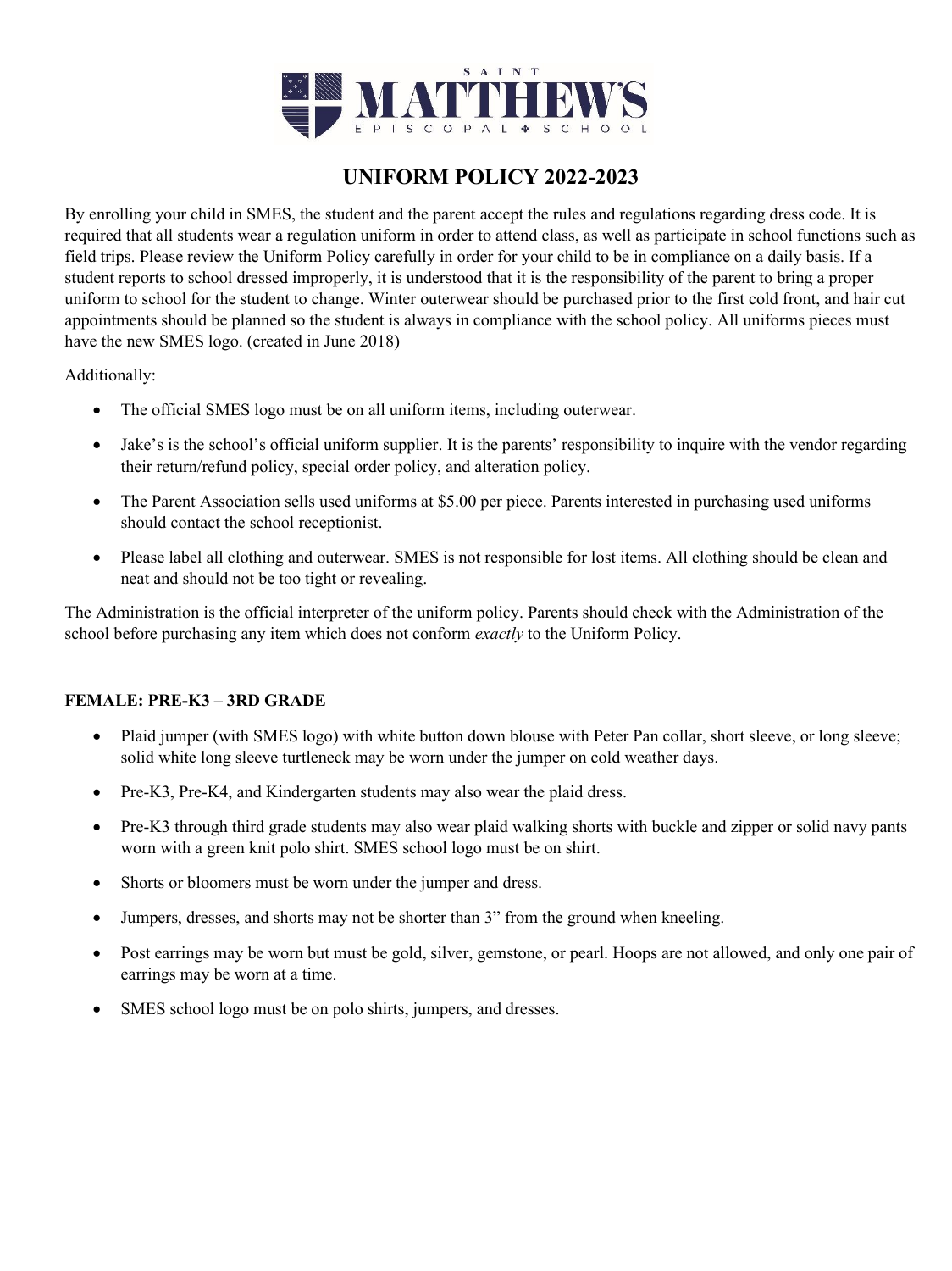# **FEMALE: 4TH – 7TH GRADE**

- White button down oxford shirt, short sleeve or long sleeve, with plaid skirt.
- Shorts must be worn underneath skirt.
- Fourth through seventh grade students may also wear plaid walking shorts with buckle and zipper or solid navy pants worn with a white oxford shirt.
- Skirts and shorts may not be shorter than 3" from the ground when kneeling.
- Under shirts are allowed to be worn under the oxford shirt, but they must be solid white. The sleeve from the under shirt must not be visible.
- Post earrings may be worn but must be gold, silver, gemstone, or pearl. Hoops are not allowed, and only one pair of earrings may be worn at a time.
- SMES school logo must be on shirt.

## **MALE: PRE-K3 – 3RD GRADE**

- Hunter green knit polo shirt, short sleeve or long sleeve, with navy slacks or navy shorts.
- SMES logo must be on shirt.
- Solid white t-shirts may be worn under the green shirt. The sleeve from the t-shirt must not be visible.

# **MALE: 4TH – 7TH GRADE**

- White button down oxford shirt, short sleeve or long sleeve, with navy slacks or navy shorts.
- SMES logo must be on shirt.
- Solid white t-shirts may be worn under the oxford shirt. The sleeve from the t-shirt must not be visible.

## **SHOES**

- Athletic shoes must be solid or a combination of no more than two of the following colors: white, black, dark brown, and/or navy. Grey and tan shoes are not acceptable.
- Leather dress shoes must be a solid color of white, black, dark brown, or navy.
- Shoes may be fastened by Velcro, buckles, or laces.
- Shoe strings must be tied at all times.
- All shoes must be worn in the proper manner with the heel inside of the shoe.
- It is mandatory for Pre-K3, Pre-K4, and Kindergarten students to wear velcro or buckle style shoes. Lace up shoes for these grade levels are not allowed.
- Please purchase velcro shoes for your child (1st—7th grade) if he/she does not know how to tie his/her own shoe.
- The shoe guidelines are the same for Friday attire.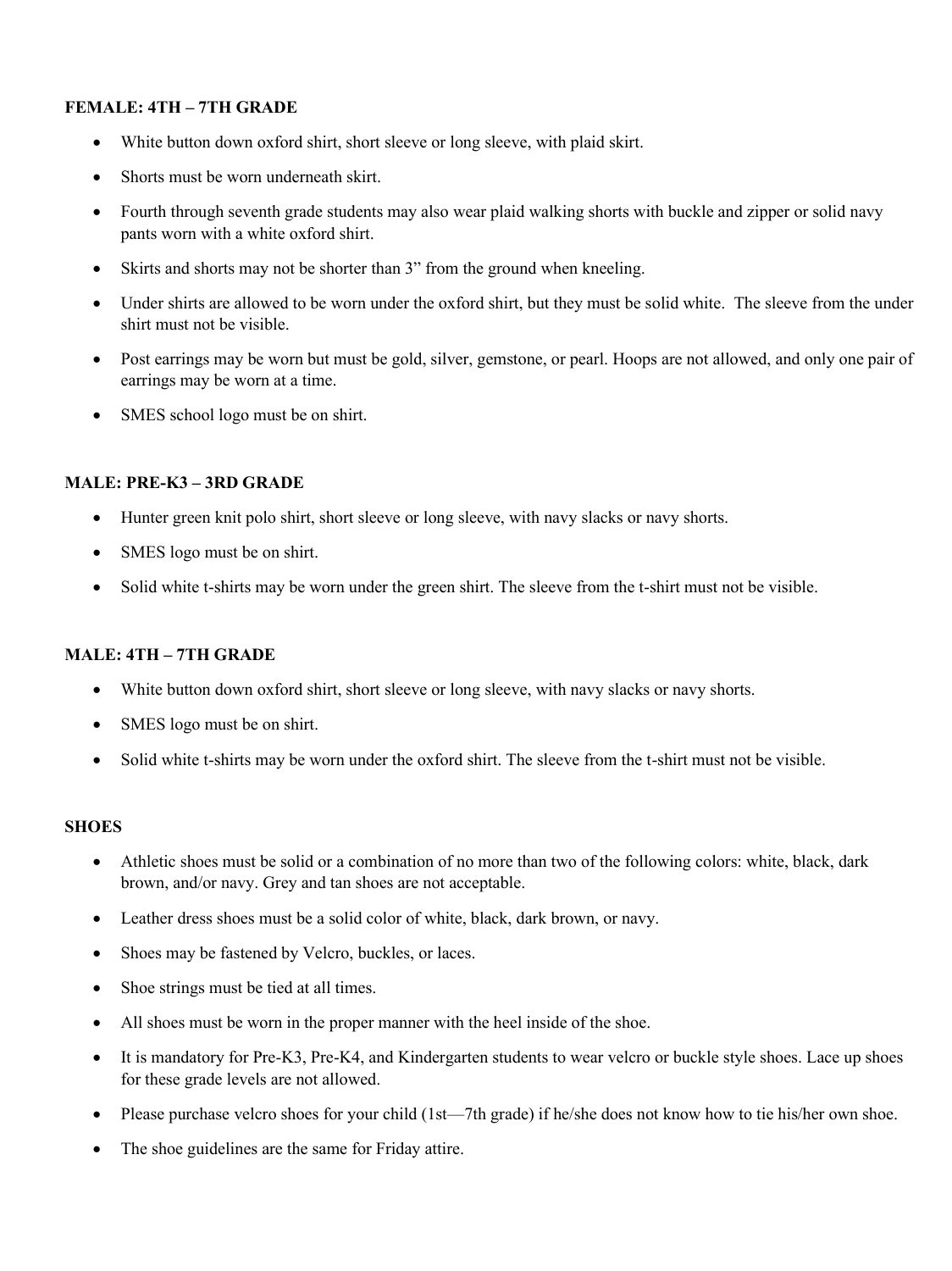# **SOCKS**

- Socks must be worn at all times.
- Solid white, solid black, or solid navy no other color is allowed.
- Girls –triple roll or knee socks. No ankle socks.
- Girls may wear tights or leggings on cold weather days must be solid white or solid navy.
- Boys—crew socks. No ankle socks.

## **BELTS**

- All students in Grades  $1 7$  are required to wear a belt if the shorts or slacks have belt loops and must be visible when shirt is tucked in.
- Belts must be solid navy, solid brown, or solid black.

# **HAIR**

- Male students' hair must not touch the shirt collar. The ear lobe must show, and bangs must not cover the eyebrows.
- Female students' hair must not cover the eyes. Long bangs must be pinned back.
- No drastic or distracting hair styles, hair coloring, highlights, or feathers will be allowed.
- The administration has final determination on allowed hair styles.
- Hair ribbons and head bands must be uniform plaid, solid white, solid navy blue, or solid hunter green. Stripes and polka dots are allowed if the combination is white, navy, and/or hunter green.

## **OUTERWEAR**

Outerwear is considered part of the school uniform and must have the SMES school logo on it. All students will need at least one item of outerwear (jacket or sweater) to be worn during the fall and winter months. Outerwear without the SMES logo is not allowed. The following is a list of the approved outerwear for students.

- Solid navy sweatshirt with SMES logo across front.
- Solid hunter green or navy fleece jacket with SMES patch.
- Solid hunter green or navy v-neck cardigan with SMES patch.

## **WINTER COATS**

Heavy winter coats are not part of the school uniform and do not require the SMES patch. However, jackets, cardigans, and sweatshirts are considered part of the school uniform and must have the SMES logo as stated above in the outerwear section. The uniform outerwear is sufficient for most winter days here in South Louisiana.

- Heavy winter coats can be any color.
- Coats are to be worn outside on cold winter days (usually with temperatures in the 40s or below) and are removed when inside the building.